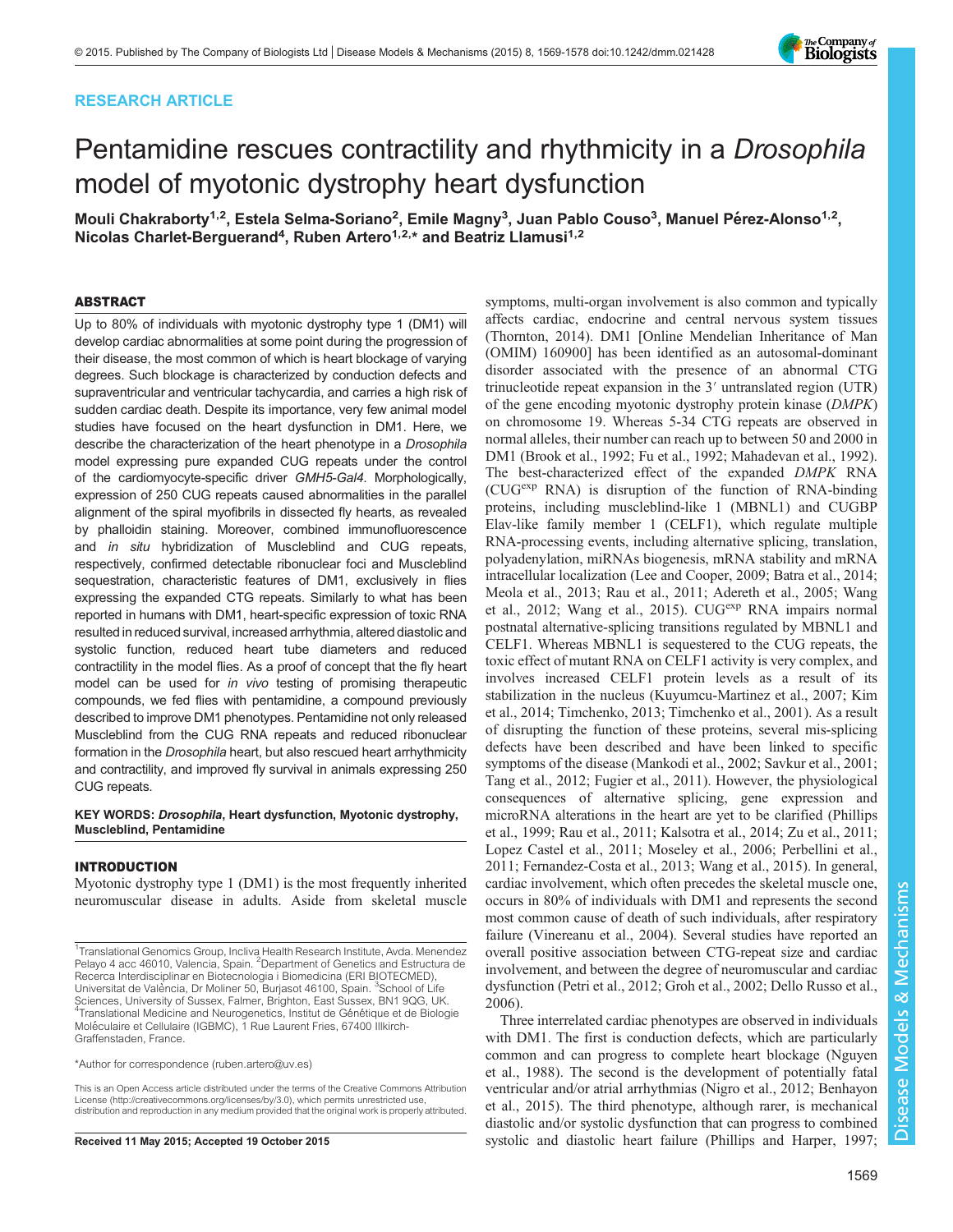# TRANSLATIONAL IMPACT

## Clinical issue

Cardiac involvement is a common complication of the skeletal muscle disorder myotonic dystrophy type 1 (DM1), occurring in 80% of DM1 cases. Heart dysfunction is the second most common cause of fatality associated with the disease, after respiratory distress. DM1 is caused by the expansion of an unstable CTG repeat in the 3′ untranslated region (UTR) of the DMPK gene, which encodes myotonic dystrophy protein kinase. The expanded CUG repeats form a hairpin that sequesters the RNA-binding protein muscleblind-like 1 (MBNL1) and other nuclear factors into ribonuclear foci in a manner that is proportional to the CUG expansion size. Sequestration has been proposed to cause depletion of these proteins, leading to defects in splicing that underlie some of the clinical symptoms of DM1. Despite the central involvement of heart failure in DM1, very few studies have focused on the molecular cause of cardiac dysfunction in this disease and fewer have tested the effect of potential anti-DM1 compounds on this phenotype using suitable animal models.

#### Results

In this study, Beatriz Llamusi and colleagues generated and characterized a Drosophila model expressing pure expanded CUG repeats under the control of the cardiomyocyte-specific driver GMH5- Gal4. Supporting the suitability of this model to investigate cardiac dysfunction in DM1, the authors noted key similarities between the cardiac phenotype in DM1 model flies and those documented in individuals with DM1. First, they observed a reduction of median survival in model flies, which correlates to that reported in humans with DM1. Second, they observed a significantly increased heart period and arrhythmia index in the fly model, in line with heart conduction abnormalities that are common in DM1. Thirdly, they observed systolic and diastolic dysfunction reminiscent of that reported in affected humans. DM1 individuals with cardiac abnormalities generally show various extents of heart chamber dilation and hypertrophy, which result in decreased ventricular ejection. This phenotype was also mimicked in the fly model, which demonstrates reduced fractional shortening. Providing proof-of-concept, the authors also reported the efficacy of a known anti-DM1 compound, pentamidine, to partially rescue these heart phenotypes. Adult DM1 model flies fed with pentamidine showed reduced arrhythmicity and improved contractility, allowing a rescue of cardiac output that translated into a median survival that did not differ from control flies expressing 20× CUG repeats. However, the heart-rate dysfunction observed in the DM1 model flies was not completely rescued by pentamidine.

## Implications and future directions

A better understanding of the molecular mechanisms altered by expansion of CTG repeats, and of the molecular interactions of the repeat sequence in vivo, is crucial for deciphering the origin of the symptoms of DM1 and to generate appropriate treatments. This work describes, for the first time, the toxic effects of long CUG RNA on cardiac function in a Drosophila model, paving the way for further studies to elucidate the molecular alterations underlying cardiac involvement in DM1. Moreover, the ability to detect changes in the phenotype in response to treatment with a known anti-DM1 compound confirms the specificity of the phenotype and its ability to respond to therapeutic intervention. Because several aspects of DM1 pathogenesis are still unclear, this model could be used to provide a more detailed description of heart involvement in DM1 and allow the identification of potential genetic modifiers of the heart alterations. Importantly, the model can also be used to test the efficacy of different therapeutic approaches that so far have only been tested in skeletal muscle.

[Mathieu et al., 1999; Lazarus et al., 2002; Groh et al., 2008\)](#page-8-0). The majority of individuals with DM1 show abnormal electrocardiography (ECG) assessments, with prolonged time of conduction of the sinoatrial impulse to the ventricles (PR interval)

(20-40% of affected individuals) and ventricular depolarization (QRS complex) widening (5-25%) [\(McNally and Sparano, 2011\)](#page-8-0). Moreover, echocardiogram studies have also found that some individuals with DM1 have reduced heart contractility, as revealed by a lower left ventricular ejection fraction (LVEF less than 50%) [\(Dhand et al., 2013; Chaudhry and Frishman, 2012\)](#page-7-0).

Despite the relevance of heart involvement in DM1, the molecular mechanisms causing the abnormalities in electric conduction or contractility are not well understood. In previous inducible DM1 mouse models, conduction disturbances appeared a few days after inducing acute expression of either a short stretch of five CTG triplets or long interrupted CTG repeats [\(Wang et al.,](#page-8-0) [2007; Mahadevan et al., 2006\)](#page-8-0). These studies pointed to alterations in cardiac conduction and excitability properties as an early event in the appearance of DM1-associated cardiomyopathies. Another mouse model was generated more recently that carries the human DM1 locus constitutively expressed under the regulation of its own promoter and its cisregulatory elements (DMSXL). These mice constitute a good model of slow and steady-state expression of the triplet expansion, as is observed in individuals with DM1. However, cardiac abnormalities (reduced ventricular myocardium cell excitability) were not observed in baseline conditions; rather, they were only revealed after injection of the sodium-channel blocker flecainide [\(Algalarrondo et al., 2015](#page-7-0)).

Adult *Drosophila* possess an open circulatory system consisting of a dorsal vessel, which is the 1-mm-long pulsatile heart tube, and an anterior aorta that extends through the thorax and into the head (for a review of Drosophila heart development and assessment see [Ocorr et al., 2014](#page-8-0)). The simple structure and physiology of the Drosophila heart tube, together with its readily available genetics, provide a suitable in vivo assay system for studying cardiac dysfunctions. Here, we report the first Drosophila DM1 heartdysfunction model, generated by overexpression of long pure CUG repeats {250 CUG repeats [CUG(250)×]} under the control of the cardiomyocyte-specific driver GMH5-Gal4. We have detected CUG ribonuclear foci and Muscleblind sequestration (the main molecular features of the disease in humans) in the Drosophila heart cell nuclei, and a shortened median survival and lifespan in DM1 flies. We also measured several Drosophila heart parameters and found that these also resemble the heart dysfunction found in DM1 humans. Importantly, we confirmed that oral administration of pentamidine to flies expressing long CUG repeats releases Muscleblind from these repeats and prevents foci formation in cardiac cell nuclei, also rescuing a subset of heart-dysfunction phenotypes. Our data suggest that Drosophila represents an appropriate DM1 heart-dysfunction model for physiopathological studies and supports the utility of this model for the heart-specific testing of potential therapeutic compounds.

# RESULTS

# Generation and characterization of a DM1 heart-dysfunction model in Drosophila

To develop a heart-dysfunction model of DM1 in flies, we have generated UAS-CTG transgenic lines carrying 20 [CUG(20)×] or 250 [CUG(250)×] pure CTG repeats and crossed them with the cardiac-specific driver GMH5-Gal4 [\(Wessells et al., 2004\)](#page-9-0), which includes the UAS-GFP reporter, allowing the labeling of the tissues in which Gal4 is expressed. The level of expression of the repeats was assessed by qPCR analysis using primers against the common SV40 terminator [\(Fig. S1](http://dmm.biologists.org/lookup/suppl/doi:10.1242/dmm.021428/-/DC1)), and the transgenes were confirmed to express the expected number of repeats [\(Fig. S2\)](http://dmm.biologists.org/lookup/suppl/doi:10.1242/dmm.021428/-/DC1).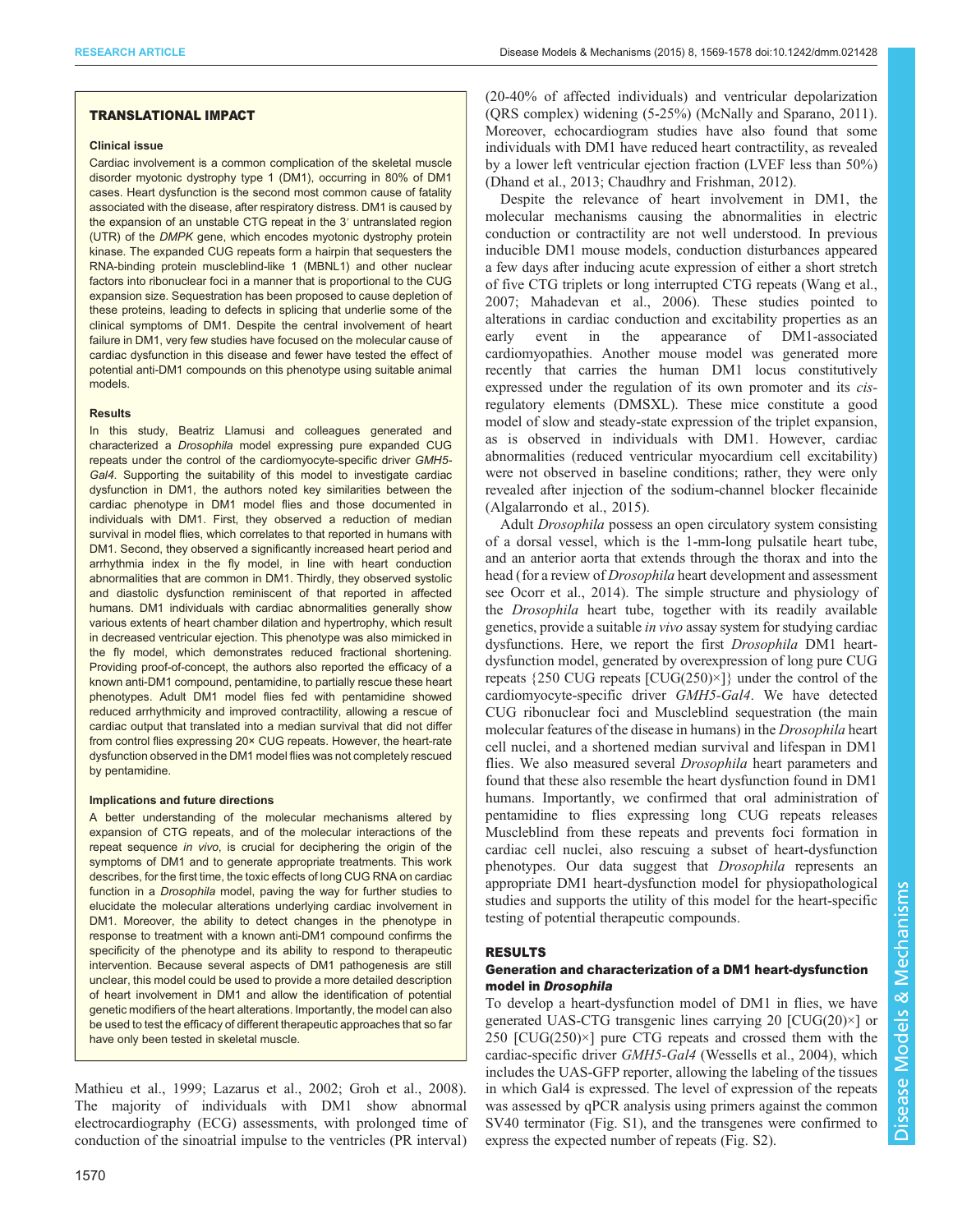Hearts of flies expressing CUG repeats under the GMH5-Gal4 driver were dissected for immunohistological and morphological assessment. Given the crucial involvement of Muscleblind protein in DM1 pathogenesis, it was highly relevant to confirm its expression in the Drosophila adult heart. Previous studies of Muscleblind expression in Drosophila have focused on adult skeletal muscle ([Llamusi et al., 2013](#page-8-0)) or in the embryo ([Artero et al.,](#page-7-0) [1998](#page-7-0)). In the current study, using an anti-Muscleblind antibody [\(Houseley et al., 2005](#page-8-0)), we observed Muscleblind expression in the adult heart cardiomyocytes. Muscleblind displayed a diffuse expression not only in the nucleus but also in the cytoplasm of cardiomyocytes, in both control (OrR) (not shown) and shortrepeat-expressing flies (Fig. 1A-F). In contrast, Muscleblind was found concentrated in CUG ribonuclear foci in the nuclei in flies expressing long CUG expansions. Muscleblind sequestration is one of the main features of DM1. Ribonuclear foci were only present in the nuclei of heart cells in long-CUG-expressing flies (Fig. 1G-I).

We also assessed the heart structure by staining actin, a structural component of the contractile machinery of muscles. Drosophila heart tubes have two types of muscle fibers, each with distinct



Fig. 1. Characterization of the DM1 heart-dysfunction phenotype in flies. Representative fluorescent confocal images of adult heart cells from flies expressing short [CUG(20)×] or long [CUG(250)×] repeats under the control of GMH5-Gal4. (A-C) In cardiomyocytes expressing CUG(20)×, revealed by anti-GFP antibody (red, B), Muscleblind signal (green, A) was dispersed in the nuclei and cytoplasm. (D-I) Combined immunodetection of Muscleblind (green, D and G) and FISH to detect ribonuclear foci (red, E and H) revealed dispersed expression of Muscleblind and absence of foci in flies expressing short CUG repeats (D-F). However, in flies expressing long CUG repeats (G-I), Muscleblind colocalized with ribonuclear foci (arrows). (J,K) Representative confocal stacks of phalloidin (red)-stained spiral fibers in the region surrounding the ostia in adult hearts (posterior A2-anterior A3 segment) reveals details of the heart structure, in particular increased fiber disorganization in GMH5-Gal4›CUG(250)× flies. Arrowhead points to ostia-associated nuclei. Merged images in C,F,I,J and K include DAPI (blue) counterstaining of the nuclei. All images are from 7-day-old flies. Scale bars: 10 um.

myofibrillar structures [\(Mery et al., 2008; Taghli-Lamallem et al.,](#page-8-0) [2008\)](#page-8-0): (1) spirally or transversely oriented myofibrils that represent the contractile 'working' myocardium; and (2) longitudinally oriented myofibrils that are found along the ventral surface of the tube ([Molina and Cripps, 2001\)](#page-8-0). In young flies, both types of myofibrils exhibit a tight and well-aligned arrangement. Cardiac myofibrils have been reported to stain uniformly along the entire length of the thin filament with phalloidin ([Ao and Lehrer, 1995\)](#page-7-0), so it can be used to visualize both types of myofibrils.

Phalloidin staining of actin did not reveal gross structural abnormalities in the heart tube but found slight differences between flies expressing short or long CUG repeats in the areas surrounding the ostia. Cardiac myofibrils were tightly arranged and well aligned in short-repeat-expressing flies at 1 week of age. However, age-matched flies expressing long CUG repeats in heart showed abnormalities in the parallel alignment of transverse myofibrils, which showed a remarkable spiral disposition and less organized and compact arrangement of the myocardial myofibrils. These alterations have been also reported in aged fly hearts [\(Paternostro et al., 2001](#page-8-0); [Wessells et al., 2004](#page-9-0); [Taghli-Lamallem et al., 2008\)](#page-8-0) (Fig. 1J-K).

# DM1 flies show a median survival reduction and arrhythmicity

Population studies have reported higher mortality and morbidity rates, and a positive correlation between age at onset of DM1 and age at death in affected individuals ([Breton and Mathieu, 2009\)](#page-7-0). Similarly, we found that, as a result of long-CUG-repeat expression in heart, median survival and lifespan of flies were reduced at 29°C. The analysis of the survival curves showed that expression of long CUG repeats caused a significant reduction in the median survival of flies. From 47 days in control (GMH5-Gal4 UAS-GFP) and 41 days in short-repeat-expressing [GMH5-Gal4 UAS-CUG(20)×] flies, median survival was reduced to only 25 days in flies expressing long CUG repeats [GMH5-Gal UAS-CUG(250)×] [\(Fig. 2A](#page-3-0)). Of note, lifespan and median survival of short-repeat-expressing flies was not significantly reduced in comparison to controls [\(Fig. S3\)](http://dmm.biologists.org/lookup/suppl/doi:10.1242/dmm.021428/-/DC1).

To study heart function, adult fly hearts dissected in artificial hemolymph were recorded with a digital video camera. Because previous studies have reported that heart function changes with age, we selected 1-week-old flies for this study. Cardiac contractions were analyzed using a semi-automatic optical heartbeat analysis (SOHA) method to quantify the fly heart functional parameters. M-mode traces of movie clips provided details of the heart wall edge positions ( $y$ -axis) over time ( $x$ -axis), illustrating the rhythmicity and the dynamics of the heart contractions [\(Ocorr et al., 2007](#page-8-0)).

For the characterization of the cardiac phenotype of long-CUGexpressing flies, we compared their dynamic parameters with shortrepeat-expressing flies to reveal the effect of the repeat length, and to two different controls: (1) F1 flies from crossing GMH5-Gal4 and w<sup>−</sup> flies (abbreviated w<sup>−</sup>) to take into account potential contributions of the driver to the phenotype; and (2) F1 flies from crossing GMH5-Gal4 to UAS-GFP flies (abbreviated GFP), accounting for the dose of the UAS transgenes.

The exposed and largely denervated heart in control and shortrepeat-expressing flies showed rhythmic contractions; however, the contractions were clearly arrhythmic in hearts from flies expressing long repeats. We also observed morphological constrictions in small regions along the heart tube where no relaxation phase was observed (see [Movie 1\)](http://dmm.biologists.org/lookup/suppl/doi:10.1242/dmm.021428/-/DC1). Quantification of the heart period length (HP, defined as the diastolic plus systolic interval) showed that longrepeat-expressing flies exhibited a significantly increased HP compared to control or short-repeat-expressing flies [\(Fig. 2](#page-3-0)B).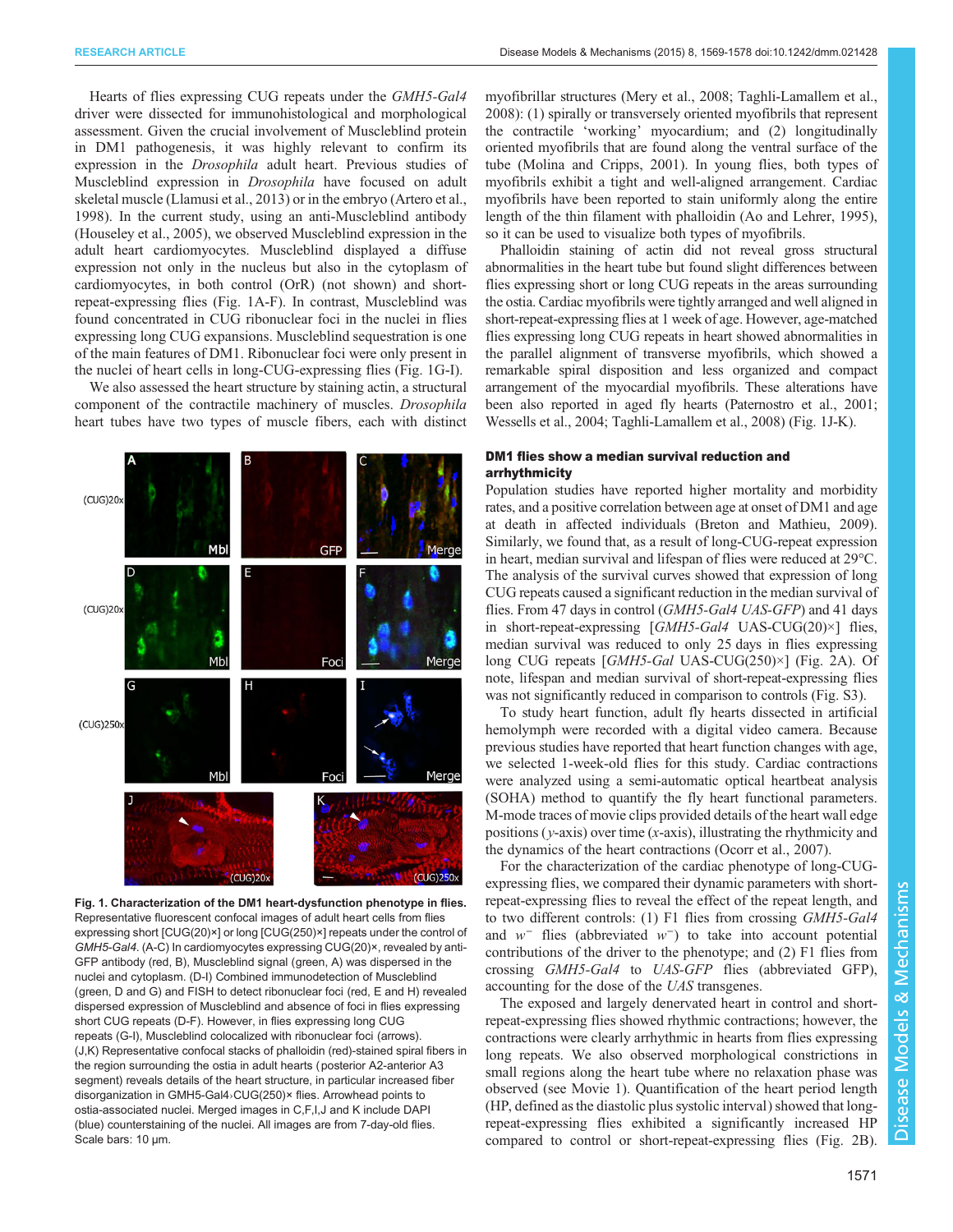<span id="page-3-0"></span>

Fig. 2. Flies expressing long CUG repeats in *Drosophila* cardiomyocytes have a shortened median survival and increased arrhythmicity. (A) Average percentage of live flies, with the genotypes indicated, versus age (in days). Horizontal dotted line marks the median survival. Whereas control and shortrepeat-expressing flies had a similar median survival of 47 and 40.5 days, respectively [GFP, n=40 and CTG(20)×, n=50], long-CUG-expressing flies lived a median of only 25 days [CTG(250)×, n=45). Differences in survival curves were highly significant (P<0.0001, log-rank test). (B,C) Heart period mean (HP, B), and arrhythmia index (AI, C) from flies expressing long and short CUG repeats and two types of control flies (F1 from crosses between the GMH5-Gal4 driver and <sup>w</sup><sup>−</sup> or UAS-GFP). Both parameters are significantly increased in flies expressing long repeats. The bars on the graph show mean values and their standard errors. \*\* P< 0.01, \*\*\*P<0.001, ns, not significant. (D-G) Representative M-modes (20 s) (D,F), with their respective histogram showing the percentage of beats and their duration (E,G), taken from movies of semi-intact fly hearts expressing long (D,E) or short (F,G) repeats. Red and blue horizontal lines represent the diastolic interval (DI) duration of CUG(250)×- and CUG(20)×-expressing flies, respectively. The systolic interval (SI) and the heart period (HP) length are also indicated in D. The HP histograms, plotted as individual data points (n=21, E; n=29, G), illustrate the variability of the HP within a group of flies expressing long (E) and short (G) repeats.

The distribution of all of the measured HP for all flies of a specific genotype was represented in a histogram format, which revealed that the HPs clustered relatively tightly in the short-repeat flies, and that this distribution broadened in long-CUG-expressing flies, emphasizing the increased variability in the HP (compare Fig. 2D,E and 2F,G). The variability in the heart periodicity can be quantified as an 'arrhythmia index' (AI) obtained by dividing the standard deviation of the HP by its median (Fig. 2C). Flies expressing long CUG repeats showed approximately a 50% increase in AI compared to control and short-repeat-expressing flies.

# Model flies display systolic and diastolic dysfunction, and reduced contractility

Alterations of systolic and diastolic function, as well as decreased ventricular ejection fraction, have previously been reported in individuals with DM1 [\(Dello Russo et al., 2006](#page-7-0)). To test similar alterations in model flies, we measured the heart rate (HR), the diastolic and systolic intervals (DI and SI, respectively), and the end-diastolic and end-systolic diameters (EDD and ESD, respectively), and calculated the resulting percentage of fractional shortening (% FS), and compared them to control and short-repeatexpressing flies. We found that the increased mean HP, and the correspondingly reduced HR (HP=1/HR) observed in flies expressing long CUG repeats, were caused by systolic and relaxation period, respectively) were significantly prolonged in comparison to control and short-repeat-expressing flies. To note, the HP of  $CUG(20)$  flies (Fig. 2B) was not significantly different to controls because the slight increment in SI observed was compensated by a decreased DI [\(Fig. 3](#page-4-0)B,C). Image analysis of heart contractions also provided cardiac chamber parameters, including EDD and ESD. In addition, the proportional decrease in heart wall diameter during contraction provides an indication of the cardiac output. Control flies displayed an average EDD of about 70 μm and an ESD of 50 μm, and the average FS was higher than 30%. In long-repeat-expressing flies, we observed a significant decrease in EDD (to 50  $\mu$ m), and also a reduced FS of only 20% [\(Fig. 3](#page-4-0)D-F). These data revealed that heart tube volume is reduced and there is a dysfunction of the contractile properties in hearts expressing long CUG repeats. Interestingly, flies expressing short CUG repeats showed both reduced ESD and EDD but normal FS, suggesting that contractile dysfunction resulting in a reduced cardiac output was exclusive to long-repeat-expressing hearts.

diastolic dysfunction, because both SI and DI (contraction and

# Pentamidine rescues survival, rhythmicity and contractility in the heart-dysfunction model

To assess whether model flies could be used as an in vivo tool to search for potential therapeutic compounds against cardiac dysfunction in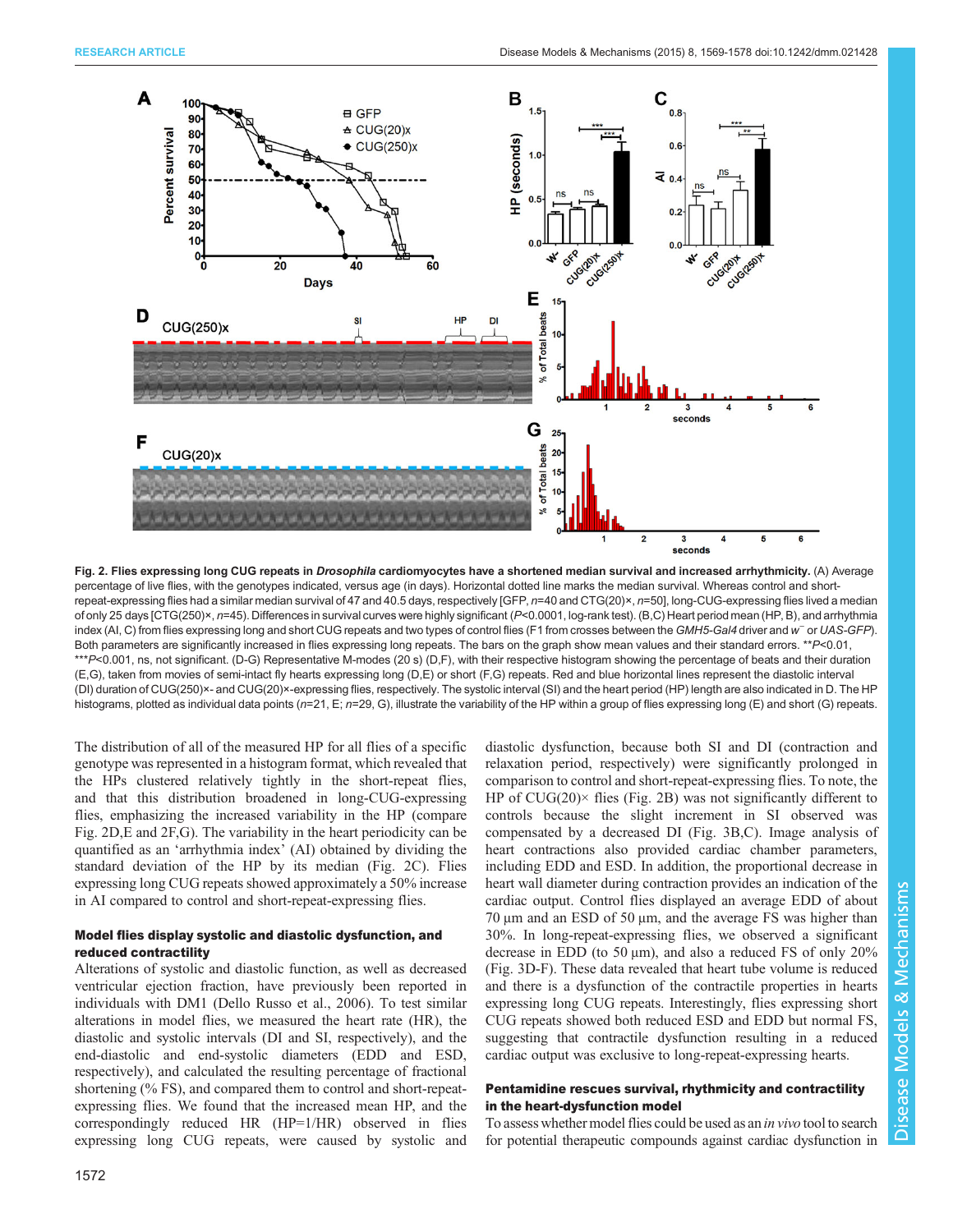<span id="page-4-0"></span>

Fig. 3. DM1 model flies displayed systolic and diastolic dysfunction, decreased diastolic diameter and contractility defects. Flies expressing long CUG repeats showed reduced heart rate [HR, A; expressed in beats per second (BPS)], increased diastolic (DI, B) and systolic (SI, C) intervals, reduced fractional shortening (FS, D), and decreased end diastolic diameter (EDD, E). The reduced contractility did not affect the end systolic diameter (ESD, F), which was not significantly different from controls. Short-repeat-expressing flies displayed an increased SI in comparison to control flies and had a reduced ESD and EDD, without any alteration of FS, suggesting that they have no contractility alteration. Graph bars show mean values and their standard errors ( $n$  used was between 14 and 29). \*P<0.05, \*\*P<0.01, \*\*\*P<0.001, ns, not significant.

DM1, we tested the effect of a known anti-DM1 compound on the Drosophila heart phenotype. Small molecules designed to inhibit the toxic MBNL1-CUG repeat interaction had shown relevant anti-DM1

activity ([Wong et al., 2014\)](#page-9-0). Concretely, pentamidine significantly reduces the formation of ribonuclear foci, and releases MBNL1 from the foci in treated cells. Furthermore, pentamidine has been found to



Fig. 4. Pentamidine rescued lifespan, median survival and arrhythmicity in DM1 model flies. (A) The average percentage of live flies, with the genotypes indicated, versus age (in days). Horizontal dotted line marks median survival. Model flies taking pentamidine [CUG(250)× P] had 40 days of median life, in comparison to only 28 days for long (CUG)250×-expressing flies fed with DMSO [CUG(250)× D]. The survival curves of model flies fed with pentamidine and control flies expressing short repeats fed with DMSO [CUG(20)× D] were not statistically different. (B) The heart period (HP) mean was not significantly altered by pentamidine administration, although a clear trend towards reduction was observed, whereas the arrhythmia index (AI) was strongly reduced (C). Graph bars show the mean values and their standard errors. \*P<0.05, \*\*P<0.01, \*\*\*P<0.001, ns, not significant. (D-G) Representative M-modes (20 s) (D,F) with their corresponding histograms (E,  $n=25$ ; G,  $n=30$ ) of percentage of beats of a given duration taken from movies of semi-intact flies expressing long repeats fed either with DMSO (D,E) or with pentamidine (F,G). Red and blue horizontal lines denote the diastolic interval (DI).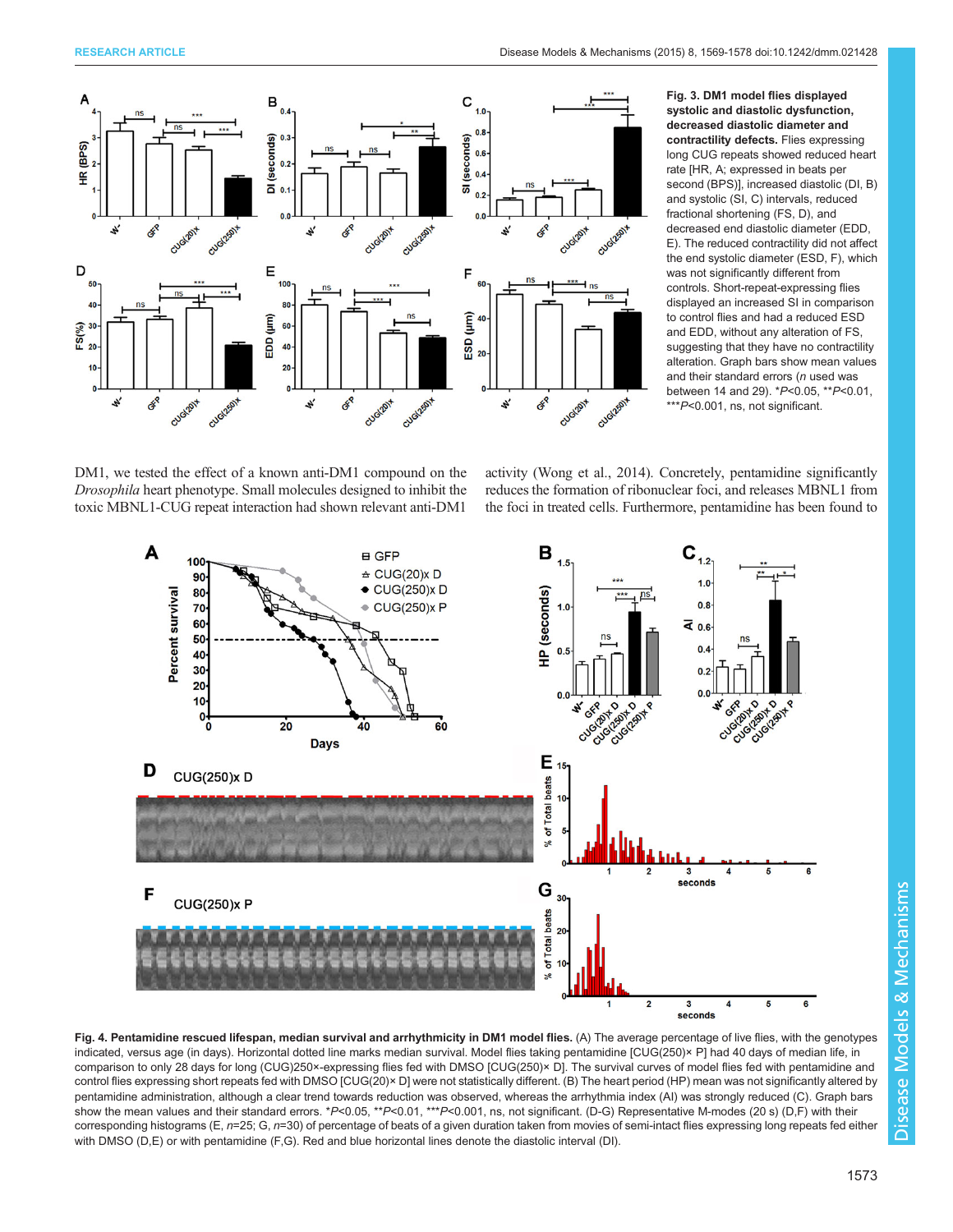

Fig. 5. Pentamidine improved contractility in model flies. Cardiac function parameters of short- and long-CUG-expressing flies fed either with DMSO [CUG(20)× D and CUG(250)× D] or pentamidine [CUG(250)× P], in comparison to controls. Pentamidine did not modify heart rate (HR, A), diastolic interval (DI, B), systolic interval (SI, C) nor end diastolic diameter (EDD, E) in model flies but strongly reduced end systolic diameter (ESD, F) in these flies, resulting in a relevant increase of fractional shortening (FS, D). Graph bars show the mean values and their standard errors ( $n$  used was between 14 and 30). \*\*P<0.01, \*\*\*P<0.001, ns, not significant.

partially rescue the splicing defects of two pre-mRNAs in mice expressing expanded CUG repeats ([Warf et al., 2009](#page-9-0)). To test the effect of this compound in model flies, we added pentamidine diluted in dimethyl sulfoxide (DMSO) to the nutritive media to a final concentration of 1 µM. We tested the effect of DMSO in heart performance prior to these experiments and confirmed that, at the concentration used, it does not alter the cardiac parameters of Drosophila [\(Fig. S4](http://dmm.biologists.org/lookup/suppl/doi:10.1242/dmm.021428/-/DC1)). In comparison to model flies fed with DMSO, which have a median survival of 28 days, the median survival of model flies fed with pentamidine increased up to 40 days, which comes very close to the mean 47-day survival of control flies [\(Fig. 4A](#page-4-0)). Moreover, there was a significant reduction in arrhythmicity (see [Movies 1, 2](http://dmm.biologists.org/lookup/suppl/doi:10.1242/dmm.021428/-/DC1) and [Fig. 4C](#page-4-0)). Although in long-repeat-expressing flies fed with pentamidine  $[CUG(250) \times P]$  mean HP was not significantly reduced [\(Fig. 4](#page-4-0)B), there was a clear reduction in the deviation of the HP values, which reflected in a more constrained and grouped HP histogram pattern in comparison to the long-CUGexpressing flies taking DMSO  $[CUG(250) \times D]$  (compare [Fig. 4](#page-4-0)D, E and F,G). The altered HR, SI and DI detected in the model flies, reminiscent of the systolic and diastolic dysfunction reported in affected humans, were not rescued by pentamidine, although we did observe a conspicuous trend towards normal parameters (Fig. 5A-C). An important recovery of heart contractile properties was observed in pentamidine-treated flies. We observed a decreased ESD and unchanged EDD, resulting into an increased FS (Fig. 5D-F).

# Pentamidine reduces foci and releases Muscleblind in cardiomyocytes of flies expressing long CUG repeats

In order to address the mechanism of action of pentamidine, we performed fluorescence in situ hybridization (FISH) and immunofluorescence to detect foci and Muscleblind, in hearts of long-CUG-expressing flies that were fed 1 µM pentamidine. As previously reported in DM1 cells in culture ([Warf et al., 2009\)](#page-9-0), ribonuclear foci were absent in cardiomyocyte nuclei and Muscleblind was distributed throughout the nucleus (Fig. 6A-C). Moreover, because biochemical experiments and cell and mouse model studies suggest that pentamidine and related compounds might bind the CTG.CAG repeat DNA and inhibit transcription [\(Coonrod et al., 2013](#page-7-0)), we measured expression levels of CUGexp RNA in model flies fed with pentamidine or DMSO, detecting no significant difference (Fig. 6D). These data confirmed that the

rescue of the cardiac-dysfunction phenotype achieved by pentamidine was mediated by releasing Muscleblind sequestration rather than reducing toxic RNA expression level.

# **DISCUSSION**

Here we described, for the first time, the characterization of the cardiac phenotypes of flies expressing either long or short CUG repeats as a DM1 heart-dysfunction model. We measured changes





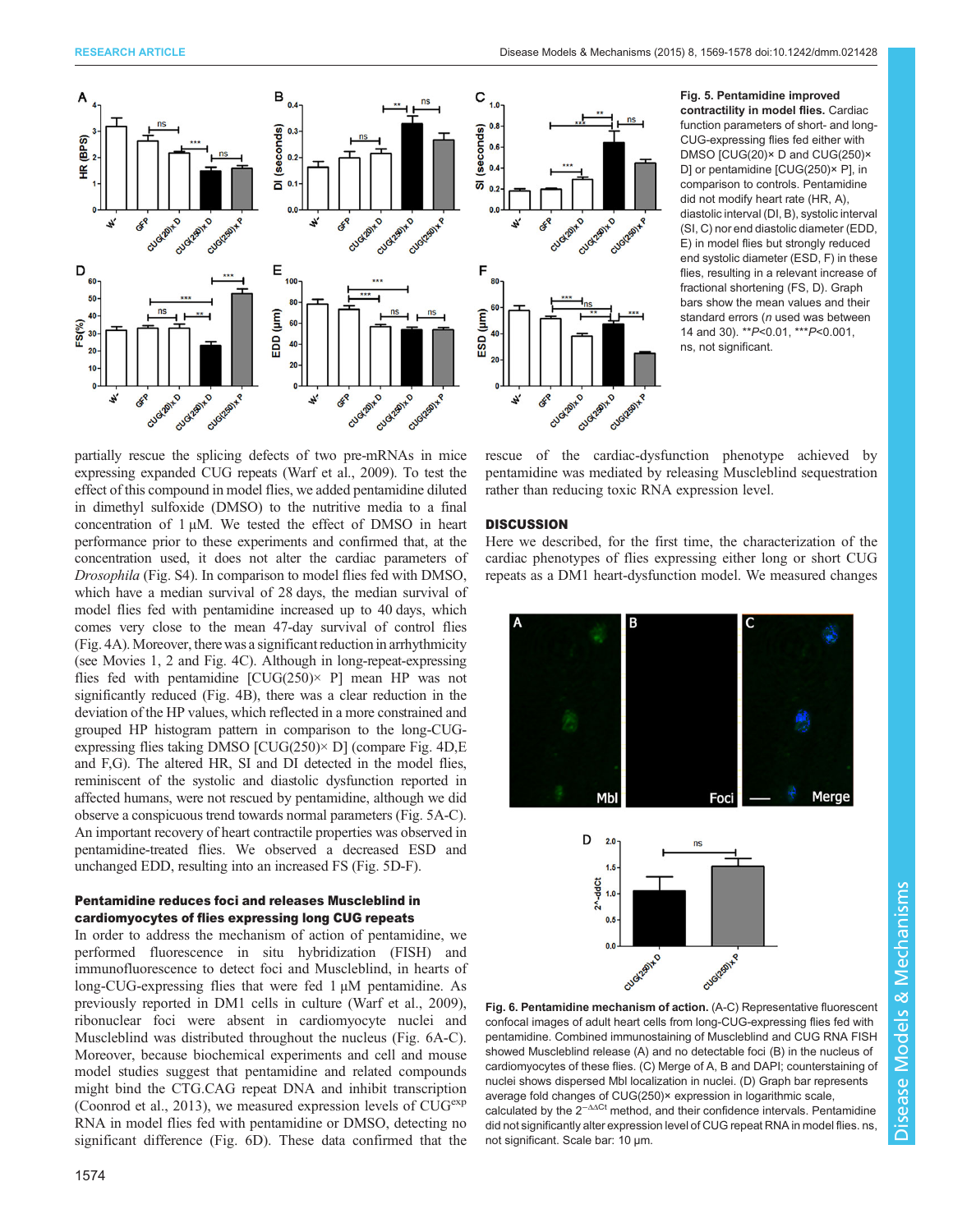in the heart dynamic parameters, including heart rate, rhythmicity, systolic and diastolic diameters and intervals (ESD, EDD, SI and DI), and FS. Moreover, we show that pentamidine, a compound with previously reported anti-DM1 activity, has the ability to modify the reported cardiac disease phenotypes.

The relevance of the model is supported by the similarities between the cardiac phenotype in DM1 model flies and those documented in individuals with DM1. First, we observed a reduction in the median survival in model flies, which correlates with reports for affected humans ([Petri et al., 2012\)](#page-8-0). Cardiac mortality in individuals with DM1 usually occurs because of progressive left ventricular dysfunction, ischemic heart disease, pulmonary embolism, or as a result of unexpected sudden death (SD) associated with the corrected prolonged QT interval (period including electrical depolarization and repolarization of the ventricles) [\(Park et al., 2013\)](#page-8-0). Second, heart conduction abnormalities are common in individuals with DM1 [\(Groh et al., 2008](#page-8-0); [McNally and Sparano, 2011\)](#page-8-0). Similarly, we observed a significantly increased HP and arrhythmia index in our fly model. Although several arrhythmias have been reported in individuals with DM1, recent studies found that atrial fibrillation (AF) and atrial flutter (AFL) are frequent in DM1 and are linked to increased mortality ([Brembilla-Perrot et al., 2014](#page-7-0)). Thirdly, the altered SI and DI observed in DM1 flies are reminiscent of systolic and diastolic dysfunction reported in humans with the disease [\(Penisson-Besnier et al., 2008; Hermans et al., 2012](#page-8-0)). Recently, echocardiography-Doppler found an increase of the mean left-atrial diameter and an increase of the mitral deceleration time in DM1 individuals, suggesting diastolic abnormalities [\(Fayssoil et al., 2014\)](#page-7-0). Left ventricular systolic dysfunction (LVSD) has also been reported in 7.2% of affected individuals ([Petri et al., 2012](#page-8-0)). Moreover, individuals with DM1 with cardiac abnormalities generally show various extents of heart chamber dilation and hypertrophy, which results in a decreased ventricular ejection fraction ([Dhand et al., 2013](#page-7-0); [Chaudhry and Frishman, 2012;](#page-7-0) [McNally and Sparano, 2011](#page-8-0); [Pelargonio et al., 2002; Hermans et al., 2012](#page-8-0)) and correlates with the reduced FS we observed in model flies.

We have also found cardiac defects in flies expressing short CUG repeats; mainly, slightly increased SI and reduced cardiac tube diameters. Interestingly, model mice acutely overexpressing a normal-length DMPK 3′ UTR mRNA reproduced cardinal features of myotonic dystrophy, including myotonia, cardiac conduction abnormalities, histopathology and RNA splicing defects in the absence of detectable nuclear inclusions ([Storbeck](#page-8-0) [et al., 2004;](#page-8-0) O'[Cochlain et al., 2004; Mahadevan et al., 2006\)](#page-8-0). Authors hypothesized that the effects of overexpressing many DMPK 3′ UTR transcripts with a small repeat number might be pathogenically equivalent to expressing mutant transcripts with hundreds of CUGs. In our flies, we measured a similar level of expression of the repeats in short- and long-expressing flies but used a potent promoter for overexpression (GMH5-Gal4). This driver includes a UAS-GAL4 element, allowing strong and continuous expression after induction. According to our data, controlled by this driver, expression of 20 CTG repeats does cause the formation of ribonuclear foci retaining Muscleblind but is enough to induce some cardiac phenotypes. Because MBNL loss in mice has been recently proven to be enough to cause cardiac pathology [\(Dixon et al., 2015\)](#page-7-0), the finding of cardiac pathology in the absence of Muscleblind sequestration in our model flies becomes highly relevant because it shows a cardiac dysfunction mechanism that might be Muscleblindindependent in CUG-expressing flies.

The rescue of the cardiac parameters using pentamidine supports the specificity of the heart-dysfunction phenotype and confirms the therapeutic effect of pentamidine in an in vivo model. Interestingly, pentamidine did not completely re-establish all cardiac parameters. Diastolic and systolic function remained altered, suggesting that either the effect of the pentamidine is limited, or the defect itself is not susceptible to therapeutic recovery in adults. This could be the case for alterations occurring early in development because the Drosophila heart is one of a few structures that persist during pupal morphogenesis, although it undergoes extensive remodeling ([Rizki](#page-8-0) [and Rizki, 1978](#page-8-0)). Similarly, in humans, CUG RNA toxicity during development could cause alterations in heart physiology or anatomy that cannot be modified by treatment in adults. This situation is not reproduced by inducible models expressing the CUG expansions after birth, only in models with constitutive CUG-repeat expression. Another heart-dysfunction feature that is not rescued by pentamidine is the reduced EDD found in the model flies. Of note, EDD was equally reduced in both flies expressing short and long repeats, suggesting that it might not require Muscleblind sequestration. Therefore, pentamidine might not be able to modify this parameter. Importantly, the rescue achieved by pentamidine was enough to increase FS, which correlates with hemolymph volume ejected, and corrected the heart arrhythmia, both of which are thought to be the most prevalent causes of sudden death in individuals with DM1.

The long-repeat-expressing flies recapitulate many of the pathological and molecular features of DM1, including reduced survival, arrhythmias, systolic and diastolic dysfunction, and Muscleblind retention into ribonuclear foci. The rescue obtained by pentamidine treatment confirms that the DM1 model described has a sensitized phenotype that is suitable to unravel the mechanism of heart dysfunction in DM1 and to test potential therapeutic approaches in future studies.

# MATERIALS AND METHODS Drosophila strains

Self-priming (CTG)20× and (CAG)20× synthetic oligonucleotides were cloned into the linearized pUAST vector to generate pUAST-CTG(20)×. PUAST-CTG(250)× was constructed by subcloning 500 uninterrupted CTG repeats from the pcDNA-CTG(500) $\times$  vector, which was a kind gift from Dr Partha Sarkar (Department of Neurology, University of Texas Medical Branch, TX). After cloning into pUAST and amplification into the STBL3 (Invitrogen) Escherichia coli strain at 20°C, the 500 pure CTG repeats contracted to 250 CTG units. Transgenic flies carrying 250 or 20 pure repeats were generated by standard P-mediated transgenesis (BestGene Inc., Chino Hills, CA, USA). Transgenic lines carrying both long and short repeats were selected on the basis of moderate transgene expression and reproducibility of the phenotypes studied. In the fly lines used, the transgenes were located by inverse PCR to chromosome 2. The cardiomyocyte-specific driver GMH5-Gal4 (kindly provided by the laboratory of Dr Rolf Bodmer in the Burnham Institute, CA, USA) is a 900 bp heart enhancer fragment 73 from the tinman gene that was cloned into the  $P{GaWB}$  vector upstream of the  $Gal4$  sequences. This driver was enhanced with multiple copies of a UAS-Gal4 element allowing stronger myocardial expression and a UAS-GFP element allowing detection of the expression tissue ([Wessells et al., 2004\)](#page-9-0). All fly lines were maintained at 25° C with standard Drosophila food and standard day-night cycle.

# Quantification of CUG-repeat expression level

Total RNA was extracted from ten flies per genotype using Trizol reagent (Sigma). DNase I treatment and reverse transcription were performed as previously reported ([Llamusi et al., 2013\)](#page-8-0). To quantify the expression of CUG RNA, the common SV40 terminator in the pUAST vector was used as target of the primers (F: 5′-GGAAAGTCCTTGGGGTCTTC-3′, R: 5′-G-GAACTGATGAATGGGAGCA-3′). Expression levels were normalized to the reference gene rp49 (F: 5′-ATGACCATCCGCCCAGCATAC-3′, R: 5′- ATGTGGCGGGTGCGCTTGTTC-3<sup>'</sup>) using the SYBR<sup>®</sup> Green mixture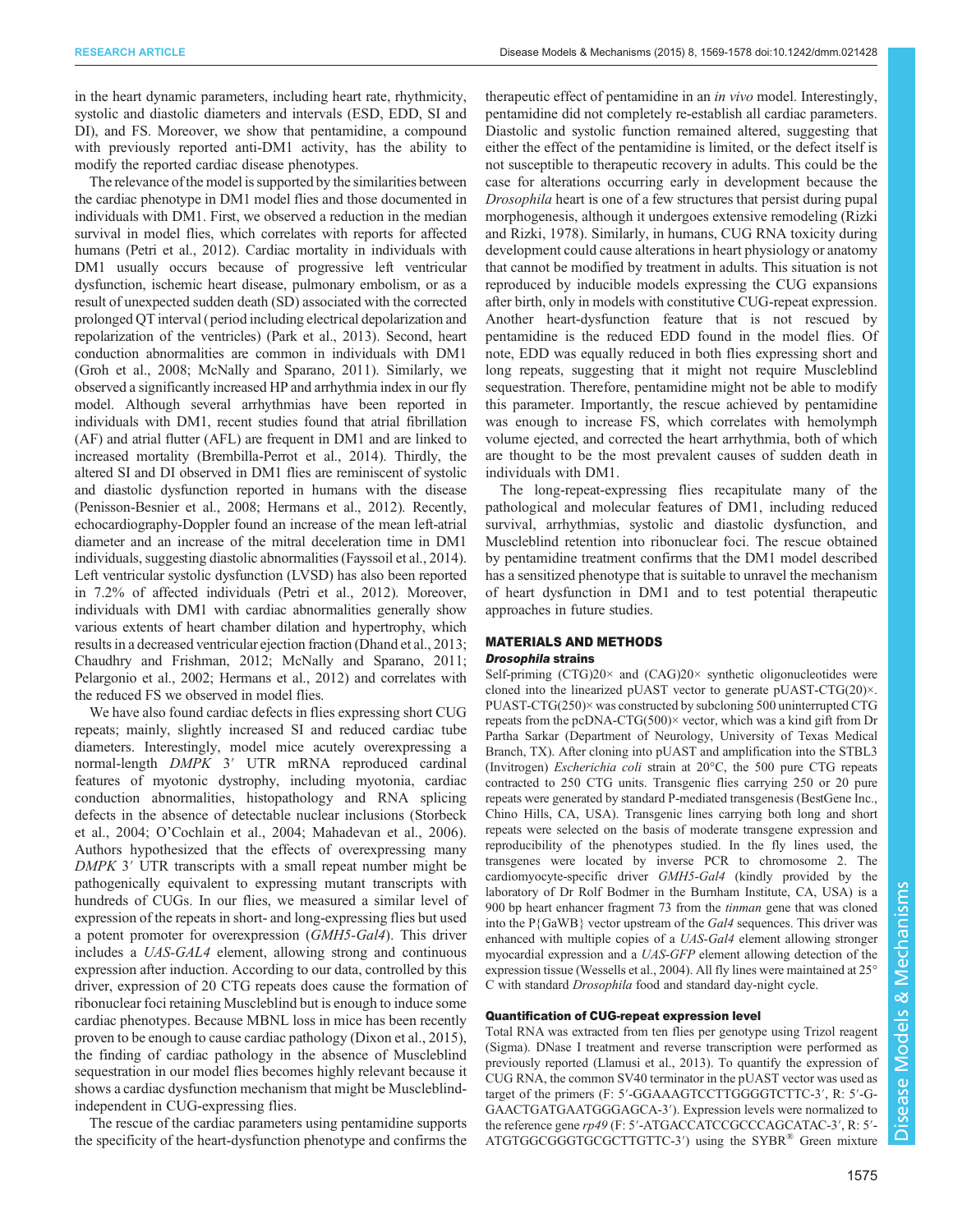<span id="page-7-0"></span>(Roche) under 2−ΔΔCt method. For each genotype, three biological samples were used and three technical replicates were performed.

## Detection of CUG-repeat length

To confirm the length of the repeats in the UAS-CTG(20)× and UAS-CTG  $(250)$  transgenes, 40 ng of genomic DNA was used as a template for the PCR amplification with KAPA HiFi (BIOSYSTEMS) and the primers: F 5′- GCAACTACTGAAATCTGCCAAGA-3′ and reverse- 5′-GTTGAGAGT-CAGCAGTAGCC-3′, which flank the repeats. The region amplified by the primers includes the short repeats (60 bp) and 375 bp of the  $CTG(20\times)$ plasmid, and the long repeats (750 bp) and 428 bp of the  $CTG(250) \times$ plasmid. PCR amplification was performed under the following conditions: 95°C for 2 min, followed by 30 cycles of 98°C for 20 s, 65°C for 30 s, 72°C for 1 min and final extension at 72°C for 5 min. The PCR products were analyzed by electrophoresis at 110 V in 1.5% agarose gels.

## Pentamidine treatment

Pentamidine was added to the standard food to a final concentration of 1  $\mu$ M in 0.1% DMSO (Applichem). The control group of flies was fed with 0.1% DMSO. Flies were transferred every 3 days to new fresh food media, with or without pentamidine for the duration of their whole lifespan in life survival experiments or every 7 days in the case of the group used for cardiac analysis.

## Survival analyses

For survival analyses, a minimum of 40 female flies from the corresponding genotypes were collected and kept at 29°C. Flies were transferred to new fresh nutritive media every second day and scored for deaths daily. Statistical analysis was performed with a log-rank test using the GraphPad Prism5 software.

## Cardiac physiological analysis

For the physiological analysis, female flies were collected just after eclosion and were maintained for 7 days at 29°C. For the heart beat recordings, semiintact heart preparations were made as previously described ([Ocorr et al.,](#page-8-0) [2007](#page-8-0); [Magny et al., 2013](#page-8-0)). An inverted Leica DM Irbe microscope, connected to a DFC450C Leica digital camera, was used to take 20 s recordings at 29 frames/s. Different cardiac parameters were measured using Fly\_heart\_analysis (SOHA) software based on Matlab R2009b (MathWorks, Natick, MA, USA) ([Ocorr et al., 2007\)](#page-8-0). For the statistical analysis, Student's t-test was used with Welch's correction when the variances were different.

#### Fluorescent immunofluorescence analysis

Fly hearts were dissected from 7-day-old females, fixed for 20 min in 4% paraformaldehyde, and washed in PBT (PBS containing 0.3% Triton X-100). Muscleblind staining and FISH to detect ribonuclear foci were performed as previously described [\(Llamusi et al., 2013](#page-8-0)). For double Muscleblind and GFP staining, dissected hearts were washed in PBT and incubated in blocking buffer (PBS containing 0.3% Triton X-100, 5% donkey serum and 0.5% bovine serum albumin) for 30 min prior to overnight incubation at 4°C with primary antibodies sheep-anti-Muscleblind ([Houseley et al., 2005](#page-8-0)) and rabbit anti-GFP (#G10362, Invitrogen) diluted 1/500 in blocking buffer. After several PBT washes, the tissue was incubated for 45 min with biotinconjugated secondary antibodies (#31840, Thermoscientific) at 1:200 dilution and then incubated with ABC solution (ABC kit, VECTASTAIN) for 30 min at room temperature, followed by washes and 45 min incubation with anti-rabbit FITC (#F9887-5ML, Sigma) secondary antibody and streptavidin–Texas-red (1:1000, #SA5006, VECTOR). For phalloidin staining, phalloidin (#P1951, Sigma) was diluted 1:1000 in PBT and tissues were incubated for 20 min. Samples were mounted in Vectashield (Vector) as described before (Alayari et al., 2009). All confocal images were taken in an Olympus FV1000 microscope.

#### Acknowledgements

We specially thank Dr Ocorr and Dr Bodmer for the development of the freely available SOHA software. We also thank Josep Lopez Centelles and Dr Jose F. Pertusa for help in the initial image data analysis.

The authors declare no competing or financial interests.

#### Author contributions

B.L. and R.A. conceived and designed the experiments. B.L., M.C. and E.S.-S. performed the experiments and analyzed the data. N.C.-B. contributed the plasmids carrying the CTG repeats. M.P.-A. helped in interpretation of results. J.P.C. and E.M. contributed methods and protocols for data collection and analysis. B.L., R.A., M.C. and E.S.-S. wrote the paper with contributions from all the authors.

#### Funding

This study was co-funded by grants from the Ministerio de Economía y Competitividad (SAF2012-36854, including funds from FEDER) and ERA-Net E-Rare framework by ISCIII (PI12/03106 including funds from FEDER) upon the AES (R+D+I) National Plan of Spain to R.A. and B.L., respectively. Additional financial support was from project PI13/00386, by ISCIII co-financed by FEDER funds, to M.P.-A. M.C. was the recipient of a Santiago Grisolía award (GrisoliaP/ 2013/A/044).

#### Supplementary information

Supplementary information available online at <http://dmm.biologists.org/lookup/suppl/doi:10.1242/dmm.021428/-/DC1>

#### References

- [Adereth, Y., Dammai, V., Kose, N., Li, R. and Hsu, T.](http://dx.doi.org/10.1038/ncb1335) (2005). RNA-dependent [integrin alpha3 protein localization regulated by the Muscleblind-like protein](http://dx.doi.org/10.1038/ncb1335) MLP1. [Nat. Cell Biol.](http://dx.doi.org/10.1038/ncb1335) 7, 1240-1247.
- [Alayari, N. N., Vogler, G., Taghli-Lamallem, O., Ocorr, K., Bodmer, R. and](http://dx.doi.org/10.3791/1423) Cammarato, A. [\(2009\). Fluorescent labeling of Drosophila heart structures.](http://dx.doi.org/10.3791/1423) [J. Vis. Exp.](http://dx.doi.org/10.3791/1423) 13, pii: 1423.
- [Algalarrondo, V., Wahbi, K., Sebag, F., Gourdon, G., Beldjord, C., Azibi, K.,](http://dx.doi.org/10.1016/j.nmd.2014.11.018) [Balse, E., Coulombe, A., Fischmeister, R., Eymard, B. et al.](http://dx.doi.org/10.1016/j.nmd.2014.11.018) (2015). Abnormal [sodium current properties contribute to cardiac electrical and contractile](http://dx.doi.org/10.1016/j.nmd.2014.11.018) [dysfunction in a mouse model of myotonic dystrophy type 1.](http://dx.doi.org/10.1016/j.nmd.2014.11.018) Neuromuscul. Disord. 25[, 308-320.](http://dx.doi.org/10.1016/j.nmd.2014.11.018)
- Ao, X. and Lehrer, S. S. (1995). Phalloidin unzips nebulin from thin filaments in skeletal myofibrils. J. Cell Sci. 108, 3397-3403.
- [Artero, R., Prokop, A., Paricio, N., Begemann, G., Pueyo, I., Mlodzik, M., Perez-](http://dx.doi.org/10.1006/dbio.1997.8833)Alonso, M. and Baylies, M. K. [\(1998\). The muscleblind gene participates in the](http://dx.doi.org/10.1006/dbio.1997.8833) [organization of Z-bands and epidermal attachments of Drosophila muscles and is](http://dx.doi.org/10.1006/dbio.1997.8833) [regulated by Dmef2.](http://dx.doi.org/10.1006/dbio.1997.8833) Dev. Biol. 195, 131-143.
- [Batra, R., Charizanis, K., Manchanda, M., Mohan, A., Li, M., Finn, D. J.,](http://dx.doi.org/10.1016/j.molcel.2014.08.027) [Goodwin, M., Zhang, C., Sobczak, K., Thornton, C. A. et al.](http://dx.doi.org/10.1016/j.molcel.2014.08.027) (2014). Loss [of MBNL leads to disruption of developmentally regulated alternative](http://dx.doi.org/10.1016/j.molcel.2014.08.027) [polyadenylation in RNA-mediated disease.](http://dx.doi.org/10.1016/j.molcel.2014.08.027) Mol. Cell 56, 311-322.
- [Benhayon, D., Lugo, R., Patel, R., Carballeira, L., Elman, L. and Cooper, J. M.](http://dx.doi.org/10.1111/jce.12604) [\(2015\). Long-term arrhythmia follow-up of patients with myotonic dystrophy.](http://dx.doi.org/10.1111/jce.12604) [J. Cardiovasc. Electrophysiol.](http://dx.doi.org/10.1111/jce.12604) 26, 305-310.
- [Brembilla-Perrot, B., Schwartz, J., Huttin, O., Frikha, Z., Sellal, J. M., Sadoul, N.,](http://dx.doi.org/10.1111/pace.12260) [Blangy, H., Olivier, A., Louis, S. and Kaminsky, P.](http://dx.doi.org/10.1111/pace.12260) (2014). Atrial flutter or [fibrillation is the most frequent and life-threatening arrhythmia in myotonic](http://dx.doi.org/10.1111/pace.12260) dystrophy. [Pac. Clin. Electrophysiol.](http://dx.doi.org/10.1111/pace.12260) 37, 329-335.
- Breton, R. and Mathieu, J. [\(2009\). Usefulness of clinical and electrocardiographic](http://dx.doi.org/10.1016/S0828-282X(09)70479-9) [data for predicting adverse cardiac events in patients with myotonic dystrophy.](http://dx.doi.org/10.1016/S0828-282X(09)70479-9) [Can. J. Cardiol.](http://dx.doi.org/10.1016/S0828-282X(09)70479-9) 25, e23-e27.
- [Brook, J. D., McCurrach, M. E., Harley, H. G., Buckler, A. J., Church, D.,](http://dx.doi.org/10.1016/0092-8674(92)90154-5) [Aburatani, H., Hunter, K., Stanton, V. P., Thirion, J.-P., Hudson, T. et al.](http://dx.doi.org/10.1016/0092-8674(92)90154-5) [\(1992\). Molecular basis of myotonic dystrophy: expansion of a trinucleotide \(CTG\)](http://dx.doi.org/10.1016/0092-8674(92)90154-5) repeat at the 3′ [end of a transcript encoding a protein kinase family member.](http://dx.doi.org/10.1016/0092-8674(92)90154-5) Cell 68[, 799-808.](http://dx.doi.org/10.1016/0092-8674(92)90154-5)
- Chaudhry, S.-P. and Frishman, W. H. [\(2012\). Myotonic dystrophies and the heart.](http://dx.doi.org/10.1097/CRD.0b013e31821950f9) [Cardiol. Rev.](http://dx.doi.org/10.1097/CRD.0b013e31821950f9) 20, 1-3.
- [Coonrod, L. A., Nakamori, M., Wang, W., Carrell, S., Hilton, C. L., Bodner, M. J.,](http://dx.doi.org/10.1021/cb400431f) [Siboni, R. B., Docter, A. G., Haley, M. M., Thornton, C. A. et al.](http://dx.doi.org/10.1021/cb400431f) (2013). [Reducing levels of toxic RNA with small molecules.](http://dx.doi.org/10.1021/cb400431f) ACS Chem. Biol. 8, [2528-2537.](http://dx.doi.org/10.1021/cb400431f)
- [Dello Russo, A., Pelargonio, G., Parisi, Q., Santamaria, M., Messano, L., Sanna,](http://dx.doi.org/10.1111/j.1540-8167.2005.00277.x) [T., Casella, M., De Martino, G., De Ponti, R., Pace, M. et al.](http://dx.doi.org/10.1111/j.1540-8167.2005.00277.x) (2006). Widespread [electroanatomic alterations of right cardiac chambers in patients with myotonic](http://dx.doi.org/10.1111/j.1540-8167.2005.00277.x) dystrophy type 1. [J. Cardiovasc. Electrophysiol.](http://dx.doi.org/10.1111/j.1540-8167.2005.00277.x) 17, 34-40.
- Dhand, U. K., Raja, F. and Aggarwal, K. [\(2013\). Structural myocardial involvement](http://dx.doi.org/10.4081/ni.2013.e5) [in adult patients with type 1 myotonic dystrophy.](http://dx.doi.org/10.4081/ni.2013.e5) Neurol. Int. 5, e5.
- [Dixon, D. M., Choi, J., El-Ghazali, A., Park, S. Y., Roos, K. P., Jordan, M. C.,](http://dx.doi.org/10.1038/srep09042) [Fishbein, M. C., Comai, L. and Reddy, S.](http://dx.doi.org/10.1038/srep09042) (2015). Loss of muscleblind-like 1 [results in cardiac pathology and persistence of embryonic splice isoforms.](http://dx.doi.org/10.1038/srep09042) Sci. Rep. 5[, 9042.](http://dx.doi.org/10.1038/srep09042)
- [Fayssoil, A., Nardi, O., Annane, D. and Orlikowski, D.](http://dx.doi.org/10.4081/ni.2014.5140) (2014). Diastolic function in Steinert's disease. [Neurol. Int.](http://dx.doi.org/10.4081/ni.2014.5140) 6, 5140.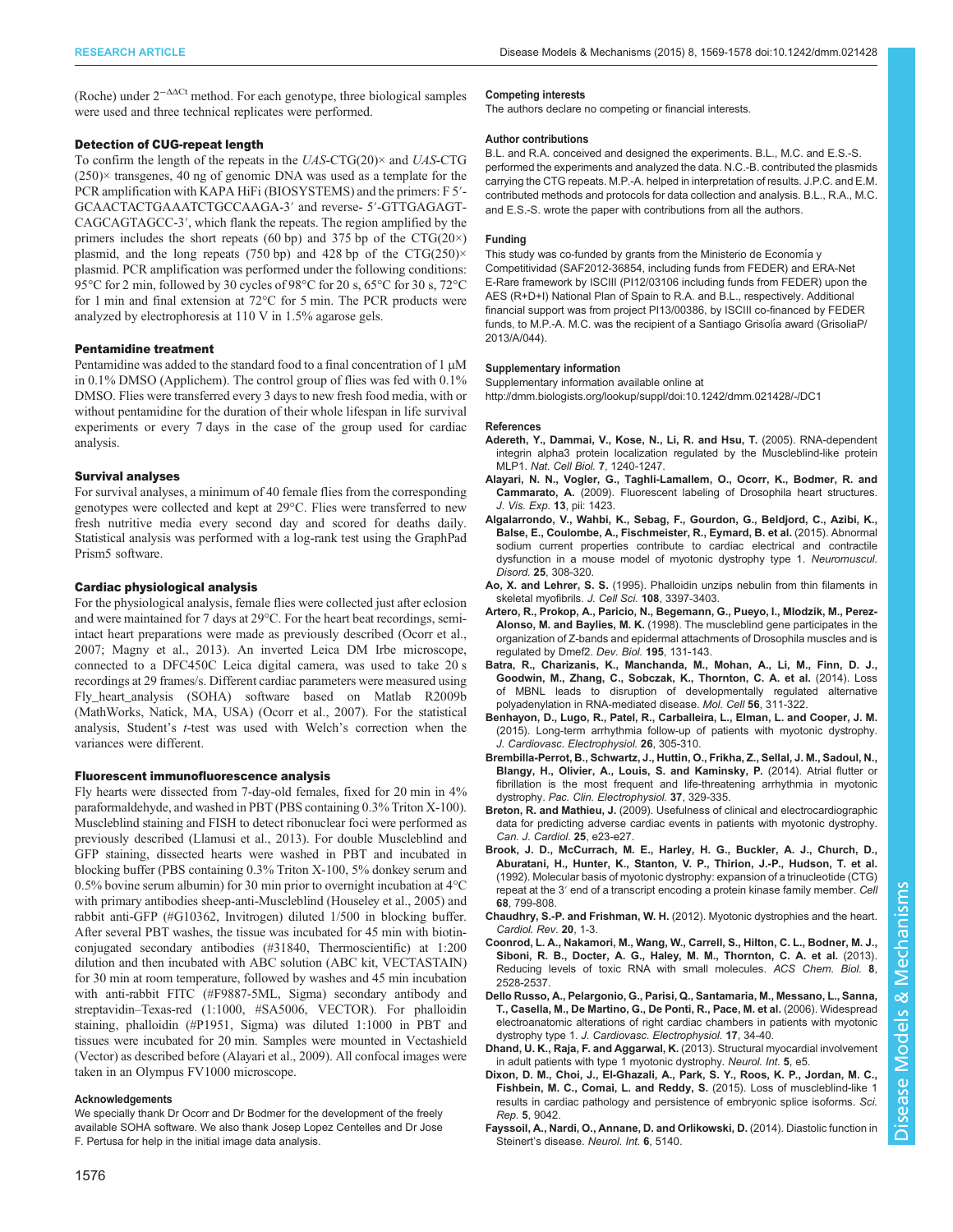- <span id="page-8-0"></span>[Fernandez-Costa, J. M., Garcia-Lopez, A., Zuniga, S., Fernandez-Pedrosa, V.,](http://dx.doi.org/10.1093/hmg/dds478) [Felipo-Benavent, A., Mata, M., Jaka, O., Aiastui, A., Hernandez-Torres, F.,](http://dx.doi.org/10.1093/hmg/dds478) Aguado, B. et al. [\(2013\). Expanded CTG repeats trigger miRNA alterations in](http://dx.doi.org/10.1093/hmg/dds478) [Drosophila that are conserved in myotonic dystrophy type 1 patients.](http://dx.doi.org/10.1093/hmg/dds478) Hum. Mol. Genet. 22[, 704-716.](http://dx.doi.org/10.1093/hmg/dds478)
- [Fu, Y. H., Pizzuti, A., Fenwick, R. G., Jr, King, J., Rajnarayan, S., Dunne, P. W.,](http://dx.doi.org/10.1126/science.1546326) [Dubel, J., Nasser, G. A., Ashizawa, T., de Jong, P. et al.](http://dx.doi.org/10.1126/science.1546326) (1992). An unstable [triplet repeat in a gene related to myotonic muscular dystrophy.](http://dx.doi.org/10.1126/science.1546326) Science 255, [1256-1258.](http://dx.doi.org/10.1126/science.1546326)
- [Fugier, C., Klein, A. F., Hammer, C., Vassilopoulos, S., Ivarsson, Y., Toussaint,](http://dx.doi.org/10.1038/nm.2374) [A., Tosch, V., Vignaud, A., Ferry, A., Messaddeq, N. et al.](http://dx.doi.org/10.1038/nm.2374) (2011). Misregulated [alternative splicing of BIN1 is associated with T tubule alterations and muscle](http://dx.doi.org/10.1038/nm.2374) [weakness in myotonic dystrophy.](http://dx.doi.org/10.1038/nm.2374) Nat. Med. 17, 720-725.
- [Groh, W. J., Lowe, M. R. and Zipes, D. P.](http://dx.doi.org/10.1046/j.1540-8167.2002.00444.x) (2002). Severity of cardiac conduction [involvement and arrhythmias in myotonic dystrophy type 1 correlates with age and](http://dx.doi.org/10.1046/j.1540-8167.2002.00444.x) CTG repeat length. [J. Cardiovasc. Electrophysiol.](http://dx.doi.org/10.1046/j.1540-8167.2002.00444.x) 13, 444-448.
- [Groh, W. J., Groh, M. R., Saha, C., Kincaid, J. C., Simmons, Z., Ciafaloni, E.,](http://dx.doi.org/10.1056/NEJMoa062800) [Pourmand, R., Otten, R. F., Bhakta, D., Nair, G. V. et al.](http://dx.doi.org/10.1056/NEJMoa062800) (2008). [Electrocardiographic abnormalities and sudden death in myotonic dystrophy](http://dx.doi.org/10.1056/NEJMoa062800) type 1. [N. Engl. J. Med.](http://dx.doi.org/10.1056/NEJMoa062800) 358, 2688-2697.
- [Hermans, M. C. E., Faber, C. G., Bekkers, S. C. A. M., de Die-Smulders, C. E. M.,](http://dx.doi.org/10.1186/1532-429X-14-48) [Gerrits, M. M., Merkies, I. S. J., Snoep, G., Pinto, Y. M. and Schalla, S.](http://dx.doi.org/10.1186/1532-429X-14-48) (2012). [Structural and functional cardiac changes in myotonic dystrophy type 1: a](http://dx.doi.org/10.1186/1532-429X-14-48) [cardiovascular magnetic resonance study.](http://dx.doi.org/10.1186/1532-429X-14-48) J. Cardiovasc. Magn. Reson. 14, 48.
- [Houseley, J. M., Wang, Z., Brock, G. J. R., Soloway, J., Artero, R., Perez-Alonso,](http://dx.doi.org/10.1093/hmg/ddi080) M., O'Dell, K. M. C. and Monckton, D. G. [\(2005\). Myotonic dystrophy associated](http://dx.doi.org/10.1093/hmg/ddi080) [expanded CUG repeat muscleblind positive ribonuclear foci are not toxic to](http://dx.doi.org/10.1093/hmg/ddi080) Drosophila. [Hum. Mol. Genet.](http://dx.doi.org/10.1093/hmg/ddi080) 14, 873-883.
- [Kalsotra, A., Singh, R. K., Gurha, P., Ward, A. J., Creighton, C. J. and Cooper,](http://dx.doi.org/10.1016/j.celrep.2013.12.025) T. A. [\(2014\). The Mef2 transcription network is disrupted in myotonic dystrophy](http://dx.doi.org/10.1016/j.celrep.2013.12.025) [heart tissue, dramatically altering miRNA and mRNA expression.](http://dx.doi.org/10.1016/j.celrep.2013.12.025) Cell Rep. 6, [336-345.](http://dx.doi.org/10.1016/j.celrep.2013.12.025)
- [Kim, Y. K., Mandal, M., Yadava, R. S., Paillard, L. and Mahadevan, M. S.](http://dx.doi.org/10.1093/hmg/ddt419) (2014). [Evaluating the effects of CELF1 deficiency in a mouse model of RNA toxicity.](http://dx.doi.org/10.1093/hmg/ddt419) [Hum. Mol. Genet.](http://dx.doi.org/10.1093/hmg/ddt419) 23, 293-302.
- [Kuyumcu-Martinez, N. M., Wang, G.-S. and Cooper, T. A.](http://dx.doi.org/10.1016/j.molcel.2007.07.027) (2007). Increased [steady-state levels of CUGBP1 in myotonic dystrophy 1 are due to PKC-mediated](http://dx.doi.org/10.1016/j.molcel.2007.07.027) [hyperphosphorylation.](http://dx.doi.org/10.1016/j.molcel.2007.07.027) Mol. Cell 28, 68-78.
- [Lazarus, A., Varin, J., Babuty, D., Anselme, F., Coste, J. and Duboc, D.](http://dx.doi.org/10.1016/S0735-1097(02)02339-2) (2002). [Long-term follow-up of arrhythmias in patients with myotonic dystrophy treated](http://dx.doi.org/10.1016/S0735-1097(02)02339-2) [by pacing: a multicenter diagnostic pacemaker study.](http://dx.doi.org/10.1016/S0735-1097(02)02339-2) J. Am. Coll. Cardiol. 40, [1645-1652.](http://dx.doi.org/10.1016/S0735-1097(02)02339-2)
- Lee, J. E. and Cooper, T. A. [\(2009\). Pathogenic mechanisms of myotonic](http://dx.doi.org/10.1042/BST0371281) dystrophy. [Biochem. Soc. Trans.](http://dx.doi.org/10.1042/BST0371281) 37, 1281-1286.
- [Llamusi, B., Bargiela, A., Fernandez-Costa, J. M., Garcia-Lopez, A., Klima, R.,](http://dx.doi.org/10.1242/dmm.009563) Feiguin, F. and Artero, R. [\(2013\). Muscleblind, BSF and TBPH are mislocalized](http://dx.doi.org/10.1242/dmm.009563) [in the muscle sarcomere of a Drosophila myotonic dystrophy model.](http://dx.doi.org/10.1242/dmm.009563) Dis. Model. Mech. 6[, 184-196.](http://dx.doi.org/10.1242/dmm.009563)
- [Lopez Castel, A., Nakamori, M., Tome, S., Chitayat, D., Gourdon, G., Thornton,](http://dx.doi.org/10.1093/hmg/ddq427) C. A. and Pearson, C. E. [\(2011\). Expanded CTG repeat demarcates a boundary](http://dx.doi.org/10.1093/hmg/ddq427) [for abnormal CpG methylation in myotonic dystrophy patient tissues.](http://dx.doi.org/10.1093/hmg/ddq427) Hum. Mol. [Genet.](http://dx.doi.org/10.1093/hmg/ddq427) 20, 1-15.
- [Magny, E. G., Pueyo, J. I., Pearl, F. M. G., Cespedes, M. A., Niven, J. E.,](http://dx.doi.org/10.1126/science.1238802) Bishop, S. A. and Couso, J. P. [\(2013\). Conserved regulation of cardiac](http://dx.doi.org/10.1126/science.1238802) [calcium uptake by peptides encoded in small open reading frames.](http://dx.doi.org/10.1126/science.1238802) Science 341[, 1116-1120.](http://dx.doi.org/10.1126/science.1238802)
- [Mahadevan, M., Tsilfidis, C., Sabourin, L., Shutler, G., Amemiya, C., Jansen, G.,](http://dx.doi.org/10.1126/science.1546325) [Neville, C., Narang, M., Barcelo, J., O](http://dx.doi.org/10.1126/science.1546325)'Hoy, K. et al. (1992). Myotonic dystrophy [mutation: an unstable CTG repeat in the 3](http://dx.doi.org/10.1126/science.1546325)′ untranslated region of the gene. Science 255[, 1253-1255.](http://dx.doi.org/10.1126/science.1546325)
- [Mahadevan, M. S., Yadava, R. S., Yu, Q., Balijepalli, S., Frenzel-McCardell,](http://dx.doi.org/10.1038/ng1857) C. D., Bourne, T. D. and Phillips, L. H. [\(2006\). Reversible model of RNA toxicity](http://dx.doi.org/10.1038/ng1857) [and cardiac conduction defects in myotonic dystrophy.](http://dx.doi.org/10.1038/ng1857) Nat. Genet. 38, [1066-1070.](http://dx.doi.org/10.1038/ng1857)
- [Mankodi, A., Takahashi, M. P., Jiang, H., Beck, C. L., Bowers, W. J., Moxley,](http://dx.doi.org/10.1016/S1097-2765(02)00563-4) [R. T., Cannon, S. C. and Thornton, C. A.](http://dx.doi.org/10.1016/S1097-2765(02)00563-4) (2002). Expanded CUG repeats trigger [aberrant splicing of ClC-1 chloride channel pre-mRNA and hyperexcitability of](http://dx.doi.org/10.1016/S1097-2765(02)00563-4) [skeletal muscle in myotonic dystrophy.](http://dx.doi.org/10.1016/S1097-2765(02)00563-4) Mol. Cell 10, 35-44.
- [Mathieu, J., Allard, P., Potvin, L., Prevost, C. and Begin, P.](http://dx.doi.org/10.1212/WNL.52.8.1658) (1999). A 10-year [study of mortality in a cohort of patients with myotonic dystrophy.](http://dx.doi.org/10.1212/WNL.52.8.1658) Neurology 52, [1658-1662.](http://dx.doi.org/10.1212/WNL.52.8.1658)
- McNally, E. M. and Sparano, D. [\(2011\). Mechanisms and management of the heart](http://dx.doi.org/10.1136/hrt.2010.214197) [in myotonic dystrophy.](http://dx.doi.org/10.1136/hrt.2010.214197) Heart 97, 1094-1100.
- Meola, G., Jones, K., Wei, C. and Timchenko, L. T. (2013). Dysfunction of protein homeostasis in myotonic dystrophies. Histol. Histopathol. 28, 1089-1098.
- [Mery, A., Taghli-Lamallem, O., Clark, K. A., Beckerle, M. C., Wu, X., Ocorr, K.](http://dx.doi.org/10.1242/jeb.012435) and Bodmer, R. [\(2008\). The Drosophila muscle LIM protein, Mlp84B, is essential](http://dx.doi.org/10.1242/jeb.012435) [for cardiac function.](http://dx.doi.org/10.1242/jeb.012435) J. Exp. Biol. 211, 15-23.
- Molina, M. R. and Cripps, R. M. [\(2001\). Ostia, the inflow tracts of the Drosophila](http://dx.doi.org/10.1016/S0925-4773(01)00509-3) [heart, develop from a genetically distinct subset of cardial cells.](http://dx.doi.org/10.1016/S0925-4773(01)00509-3) Mech. Dev. 109, [51-59.](http://dx.doi.org/10.1016/S0925-4773(01)00509-3)
- [Moseley, M. L., Zu, T., Ikeda, Y., Gao, W., Mosemiller, A. K., Daughters, R. S.,](http://dx.doi.org/10.1038/ng1827) [Chen, G., Weatherspoon, M. R., Clark, H. B., Ebner, T. J. et al.](http://dx.doi.org/10.1038/ng1827) (2006). [Bidirectional expression of CUG and CAG expansion transcripts and intranuclear](http://dx.doi.org/10.1038/ng1827) [polyglutamine inclusions in spinocerebellar ataxia type 8.](http://dx.doi.org/10.1038/ng1827) Nat. Genet. 38, [758-769.](http://dx.doi.org/10.1038/ng1827)
- Nigro, G., Papa, A. A. and Politano, L. (2012). The heart and cardiac pacing in Steinert disease. Acta Mvol. 31, 110-116.
- [Nguyen, H. H., Wolfe, J. T., Holmes, D. R. Jr and Edwards, W. D.](http://dx.doi.org/10.1016/0735-1097(88)91547-1) (1988). [Pathology of the cardiac conduction system in myotonic dystrophy: a study of 12](http://dx.doi.org/10.1016/0735-1097(88)91547-1) cases. [J. Am. Coll. Cardiol.](http://dx.doi.org/10.1016/0735-1097(88)91547-1) 11, 662-671.
- O'[Cochlain, D. F., Perez-Terzic, C., Reyes, S., Kane, G. C., Behfar, A., Hodgson,](http://dx.doi.org/10.1093/hmg/ddh266) [D. M., Strommen, J. A., Liu, X.-K., van den Broek, W., Wansink, D. G. et al.](http://dx.doi.org/10.1093/hmg/ddh266) [\(2004\). Transgenic overexpression of human DMPK accumulates into](http://dx.doi.org/10.1093/hmg/ddh266) [hypertrophic cardiomyopathy, myotonic myopathy and hypotension traits of](http://dx.doi.org/10.1093/hmg/ddh266) [myotonic dystrophy.](http://dx.doi.org/10.1093/hmg/ddh266) Hum. Mol. Genet. 13, 2505-2518.
- [Ocorr, K., Perrin, L., Lim, H.-Y., Qian, L., Wu, X. and Bodmer, R.](http://dx.doi.org/10.1016/j.tcm.2007.04.001) (2007). Genetic [control of heart function and aging in Drosophila.](http://dx.doi.org/10.1016/j.tcm.2007.04.001) Trends Cardiovasc. Med. 17, [177-182.](http://dx.doi.org/10.1016/j.tcm.2007.04.001)
- Ocorr, K., Vogler, G. and Bodmer, R. [\(2014\). Methods to assess Drosophila heart](http://dx.doi.org/10.1016/j.ymeth.2014.03.031) [development, function and aging.](http://dx.doi.org/10.1016/j.ymeth.2014.03.031) Methods 68, 265-272.
- [Park, K. M., Shin, K. J., Kim, S. E., Park, J., Ha, S. Y. and Kim, B. J.](http://dx.doi.org/10.3988/jcn.2013.9.3.186) (2013). [Prolonged corrected QT interval in patients with myotonic dystrophy type 1.](http://dx.doi.org/10.3988/jcn.2013.9.3.186) J. Clin. Neurol. 9[, 186-191.](http://dx.doi.org/10.3988/jcn.2013.9.3.186)
- [Paternostro, G., Vignola, C., Bartsch, D.-U., Omens, J. H., McCulloch, A. D. and](http://dx.doi.org/10.1161/hh1001.090857) Reed, J. C. [\(2001\). Age-associated cardiac dysfunction in Drosophila](http://dx.doi.org/10.1161/hh1001.090857) [melanogaster.](http://dx.doi.org/10.1161/hh1001.090857) Circ. Res. 88, 1053-1058.
- [Pelargonio, G., Dello Russo, A., Sanna, T., De Martino, G. and Bellocci, F.](http://dx.doi.org/10.1136/heart.88.6.665) [\(2002\). Myotonic dystrophy and the heart.](http://dx.doi.org/10.1136/heart.88.6.665) Heart 88, 665-670.
- [Penisson-Besnier, I., Devillers, M., Porcher, R., Orlikowski, D., Doppler, V.,](http://dx.doi.org/10.1212/01.wnl.0000324257.35759.40) [Desnuelle, C., Ferrer, X., Bes, M.-C. A., Bouhour, F., Tranchant, C. et al.](http://dx.doi.org/10.1212/01.wnl.0000324257.35759.40) [\(2008\). Dehydroepiandrosterone for myotonic dystrophy type 1.](http://dx.doi.org/10.1212/01.wnl.0000324257.35759.40) Neurology 71, [407-412.](http://dx.doi.org/10.1212/01.wnl.0000324257.35759.40)
- [Perbellini, R., Greco, S., Sarra-Ferraris, G., Cardani, R., Capogrossi, M. C.,](http://dx.doi.org/10.1016/j.nmd.2010.11.012) Meola, G. and Martelli, F. [\(2011\). Dysregulation and cellular mislocalization of](http://dx.doi.org/10.1016/j.nmd.2010.11.012) [specific miRNAs in myotonic dystrophy type 1.](http://dx.doi.org/10.1016/j.nmd.2010.11.012) Neuromuscul. Disord. 21, [81-88.](http://dx.doi.org/10.1016/j.nmd.2010.11.012)
- [Petri, H., Vissing, J., Witting, N., Bundgaard, H. and Køber, L.](http://dx.doi.org/10.1016/j.ijcard.2011.08.037) (2012). Cardiac [manifestations of myotonic dystrophy type 1.](http://dx.doi.org/10.1016/j.ijcard.2011.08.037) Int. J. Cardiol. 160, 82-88.
- Phillips, M. F. and Harper, P. S. [\(1997\). Cardiac disease in myotonic dystrophy.](http://dx.doi.org/10.1016/S0008-6363(96)00163-0) [Cardiovasc. Res.](http://dx.doi.org/10.1016/S0008-6363(96)00163-0) 33, 13-22.
- [Phillips, M. F., Steer, H. M., Soldan, J. R., Wiles, C. M. and Harper, P. S.](http://dx.doi.org/10.1007/s004150050346) (1999). [Daytime somnolence in myotonic dystrophy.](http://dx.doi.org/10.1007/s004150050346) J. Neurol. 246, 275-282.
- [Rau, F., Freyermuth, F., Fugier, C., Villemin, J.-P., Fischer, M.-C., Jost, B.,](http://dx.doi.org/10.1038/nsmb.2067) [Dembele, D., Gourdon, G., Nicole, A., Duboc, D. et al.](http://dx.doi.org/10.1038/nsmb.2067) (2011). Misregulation of [miR-1 processing is associated with heart defects in myotonic dystrophy.](http://dx.doi.org/10.1038/nsmb.2067) Nat. [Struct. Mol. Biol.](http://dx.doi.org/10.1038/nsmb.2067) 18, 840-845.
- Rizki, T. M. and Rizki, R. M. [\(1978\). Larval adipose tissue of homoeotic bithorax](http://dx.doi.org/10.1016/0012-1606(78)90042-8) [mutants of Drosophila.](http://dx.doi.org/10.1016/0012-1606(78)90042-8) Dev. Biol. 65, 476-482.
- [Savkur, R. S., Philips, A. V. and Cooper, T. A.](http://dx.doi.org/10.1038/ng704) (2001). Aberrant regulation of insulin [receptor alternative splicing is associated with insulin resistance in myotonic](http://dx.doi.org/10.1038/ng704) dystrophy. [Nat. Genet.](http://dx.doi.org/10.1038/ng704) 29, 40-47.
- [Storbeck, C. J., Drmanic, S., Daniel, K., Waring, J. D., Jirik, F. R., Parry, D. J.,](http://dx.doi.org/10.1093/hmg/ddh064) [Ahmed, N., Sabourin, L. A., Ikeda, J. E. and Korneluk, R. G.](http://dx.doi.org/10.1093/hmg/ddh064) (2004). Inhibition of [myogenesis in transgenic mice expressing the human DMPK 3](http://dx.doi.org/10.1093/hmg/ddh064)'-UTR. Hum. Mol. Genet. 13[, 589-600.](http://dx.doi.org/10.1093/hmg/ddh064)
- [Taghli-Lamallem, O., Akasaka, T., Hogg, G., Nudel, U., Yaffe, D., Chamberlain,](http://dx.doi.org/10.1111/j.1474-9726.2008.00367.x) J. S., Occor, K. and Bodmer, R. [\(2008\). Dystrophin deficiency in Drosophila](http://dx.doi.org/10.1111/j.1474-9726.2008.00367.x) [reduces lifespan and causes a dilated cardiomyopathy phenotype.](http://dx.doi.org/10.1111/j.1474-9726.2008.00367.x) Aging Cell 7, [237-249.](http://dx.doi.org/10.1111/j.1474-9726.2008.00367.x)
- [Tang, Z. Z., Yarotskyy, V., Wei, L., Sobczak, K., Nakamori, M., Eichinger, K.,](http://dx.doi.org/10.1093/hmg/ddr568) [Moxley, R. T., Dirksen, R. T. and Thornton, C. A.](http://dx.doi.org/10.1093/hmg/ddr568) (2012). Muscle weakness in [myotonic dystrophy associated with misregulated splicing and altered gating of Ca](http://dx.doi.org/10.1093/hmg/ddr568) [\(V\)1.1 calcium channel.](http://dx.doi.org/10.1093/hmg/ddr568) Hum. Mol. Genet. 21, 1312-1324.
- Thornton, C. A. [\(2014\). Myotonic dystrophy.](http://dx.doi.org/10.1016/j.ncl.2014.04.011) Neurol. Clin. 32, 705-719, viii. Timchenko, L. [\(2013\). Molecular mechanisms of muscle atrophy in myotonic](http://dx.doi.org/10.1016/j.biocel.2013.06.010) dystrophies. [Int. J. Biochem. Cell Biol.](http://dx.doi.org/10.1016/j.biocel.2013.06.010) 45, 2280-2287.
- [Timchenko, N. A., Iakova, P., Cai, Z.-J., Smith, J. R. and Timchenko, L. T.](http://dx.doi.org/10.1128/MCB.21.20.6927-6938.2001) (2001). [Molecular basis for impaired muscle differentiation in myotonic dystrophy.](http://dx.doi.org/10.1128/MCB.21.20.6927-6938.2001) Mol. Cell. Biol. 21[, 6927-6938.](http://dx.doi.org/10.1128/MCB.21.20.6927-6938.2001)
- [Vinereanu, D., Bajaj, B. P. S., Fenton-May, J., Rogers, M. T., Ma](http://dx.doi.org/10.1016/j.nmd.2003.11.005)̈dler, C. F. and Fraser, A. G. [\(2004\). Subclinical cardiac involvement in myotonic dystrophy](http://dx.doi.org/10.1016/j.nmd.2003.11.005) [manifesting as decreased myocardial Doppler velocities.](http://dx.doi.org/10.1016/j.nmd.2003.11.005) Neuromuscul. Disord. 14[, 188-194.](http://dx.doi.org/10.1016/j.nmd.2003.11.005)
- [Wang, G.-S., Kearney, D. L., De Biasi, M., Taffet, G. and Cooper, T. A.](http://dx.doi.org/10.1172/JCI32308) (2007). [Elevation of RNA-binding protein CUGBP1 is an early event in an inducible](http://dx.doi.org/10.1172/JCI32308) [heart-specific mouse model of myotonic dystrophy.](http://dx.doi.org/10.1172/JCI32308) J. Clin. Invest. 117, [2802-2811.](http://dx.doi.org/10.1172/JCI32308)